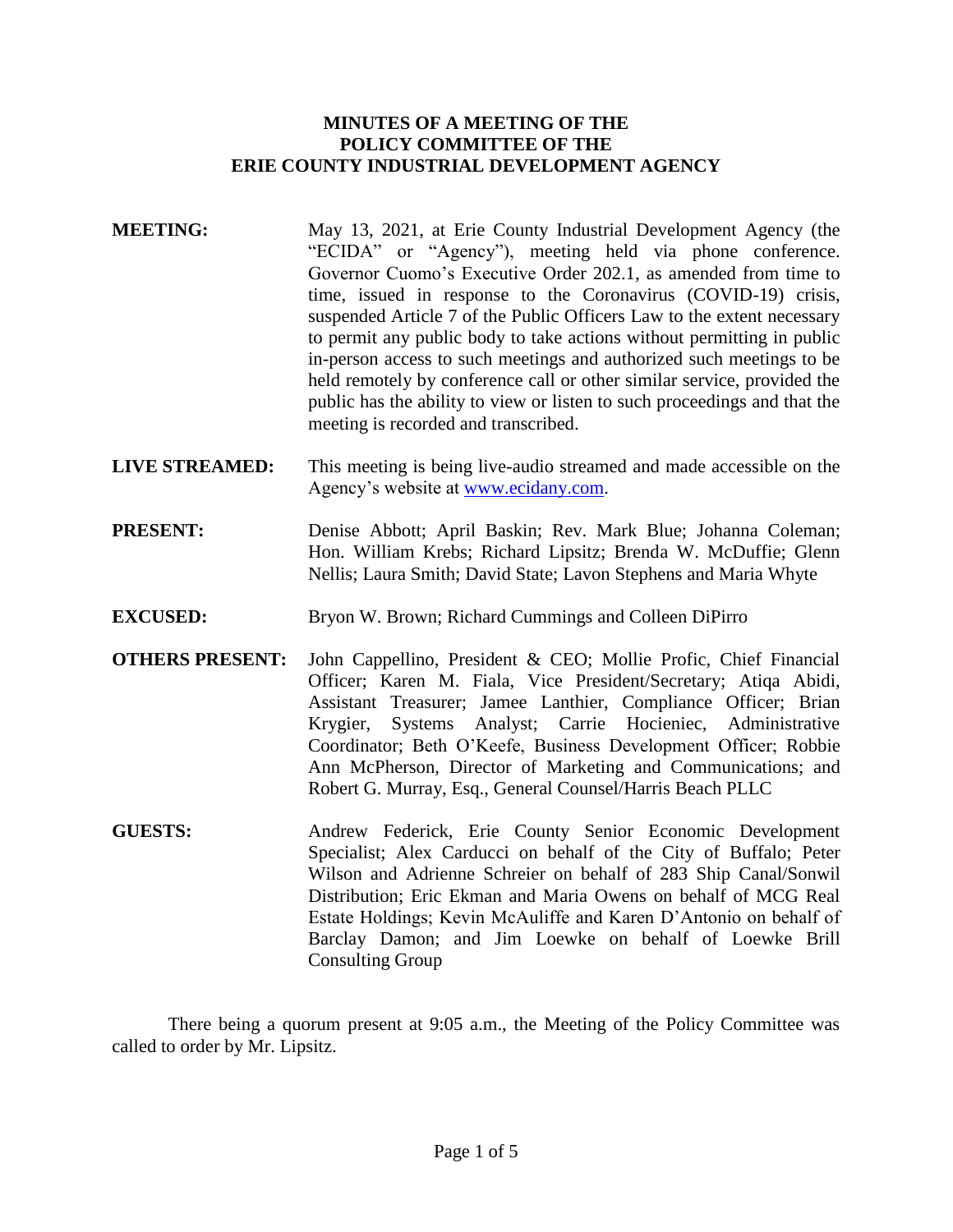#### **MINUTES**

The minutes of the April 15, 2021 Policy Committee meeting were presented. Upon motion made by Mr. Nellis to approve of the minutes, and seconded by Ms. McDuffie, the aforementioned Policy Committee meeting minutes was unanimously approved.

At this point in time, Maria Whyte joined the meeting.

### **PROJECT MATRIX**

Mr. Cappellino reviewed the Agency's Project Matrix. Mr. Lipsitz directed that the report be received and filed.

### **PROJECT PRESENTATIONS**

283 Ship Canal Parkway, LLC, 283 Ship Canal Parkway, Buffalo, New York 14218. Mr. Cappellino presented this proposed sales tax, mortgage recording tax and real property tax abatement benefits project involving the construction of a 335,000 sq. ft. warehouse/distribution facility. The building would allow Sonwil to competitively price their warehouse/distribution services and not only accommodate current customer demand, but also grow such current customers' presence in the region while growing the amount of logistical services to prospective customers and industries. Mr. Cappellino noted that the Committee is only approving the sales tax and mortgage recording tax benefits today. The Committee will take action on a later date on a custom PILOT, upon implementing deviation procedures at the ECIDA June 2021 meeting.

Ms. Smith spoke in favor of the Project.

Ms. Baskin spoke in favor of the Project, but expressed concern that the MWBE section in the application was not filled-in, and asked the Company to describe its MWBE vendor process and practice. Mr. Wilson spoke on behalf of the applicant and confirmed the applicant's commitment to EEO hiring practices and use of MWBE contractors. Ms. Baskin stated she cannot support the project until the application is properly completed and responsive with respect to the foregoing.

Mr. Blue agreed with Ms. Baskin that the use of MWBE contractors must be confirmed within the application. Ms. McDuffie recommended that staff work with applicant to obtain applicant's MWBE commitment for clarification. Mr. Cappellino suggested staff update the applicant's MWBE commitment to the application prior to consideration by the Board.

Mr. Cappellino stated that, in addition to the foregoing, in exchange for providing the sales tax and mortgage recording tax abatement benefits, the approval of this project will be conditioned upon adherence to certain material terms and conditions with respect to the potential modification, recapture and/or termination of financial assistance as follows: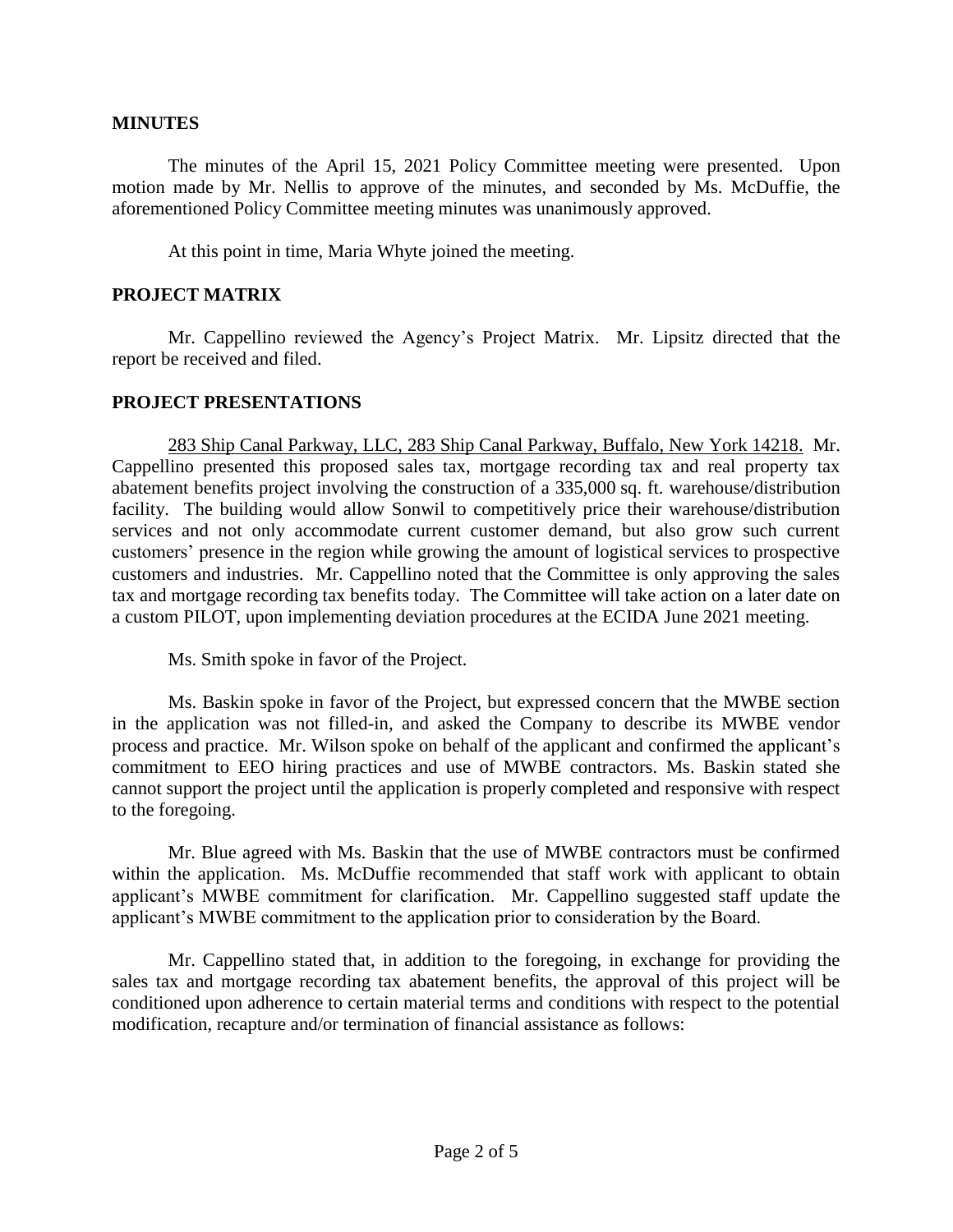# **Draft Recapture Material Terms**

| Condition               | Term                       | <b>Recapture Provision</b>                     |
|-------------------------|----------------------------|------------------------------------------------|
|                         |                            | Investment amount equal to or greater than 85% |
|                         |                            | of project amount.                             |
|                         |                            | Total Project Amount = $$52,284,244$           |
| <b>Total Investment</b> | At project completion      | $85\% = $44,441,607$                           |
|                         |                            | Projected = $76$                               |
|                         | Coincides with 10-year     | $85\% = 64$                                    |
| Employment              | <b>PILOT</b>               | Recapture Employment = $64$                    |
|                         |                            | Adherence to policy including quarterly        |
| Local Labor             | <b>Construction Period</b> | reporting                                      |
|                         | Coincides with 10-year     |                                                |
| Pay Equity              | <b>PILOT</b>               | Adherence to policy                            |
|                         | Coincides with 10-year     |                                                |
| Unpaid Tax              | <b>PILOT</b>               | Adherence to policy                            |
|                         |                            | Recapture of state and local sales taxes,      |
| Recapture Period        | 10-year PILOT term         | mortgage recording tax and real property taxes |

Ms. Coleman moved and Mr. Blue seconded to recommend the project for sales tax and mortgage tax benefits contingent upon applicant's submission of an MWBE utilization commitment plan. Mr. Lipsitz called for the vote and the project was then unanimously approved.

MCG Real Estate Holdings, LLC, 293 Grote Street, Buffalo, New York 14207. Ms. Fiala presented this proposed sales tax, mortgage recording tax and real property tax abatement benefits project involving the adaptive reuse of the former Buerk Tool facility. The building has been vacant for 2 years and underutilized a total of 18 years. The building, once redeveloped, will house 33 apartments. The developer has indicated 12 of the one-bedroom units will be offered at 80% of the adjusted median income.

Ms. McDuffie spoke in favor of the project. Ms. Whyte also spoke in favor of the project.

Mr. Cappellino stated that in exchange for providing the sales and use tax, mortgage recording tax exemption and real property tax abatement benefits, the approval of this project will be conditioned upon adherence to certain material terms and conditions with respect to the potential modification, recapture and/or termination of financial assistance as follows: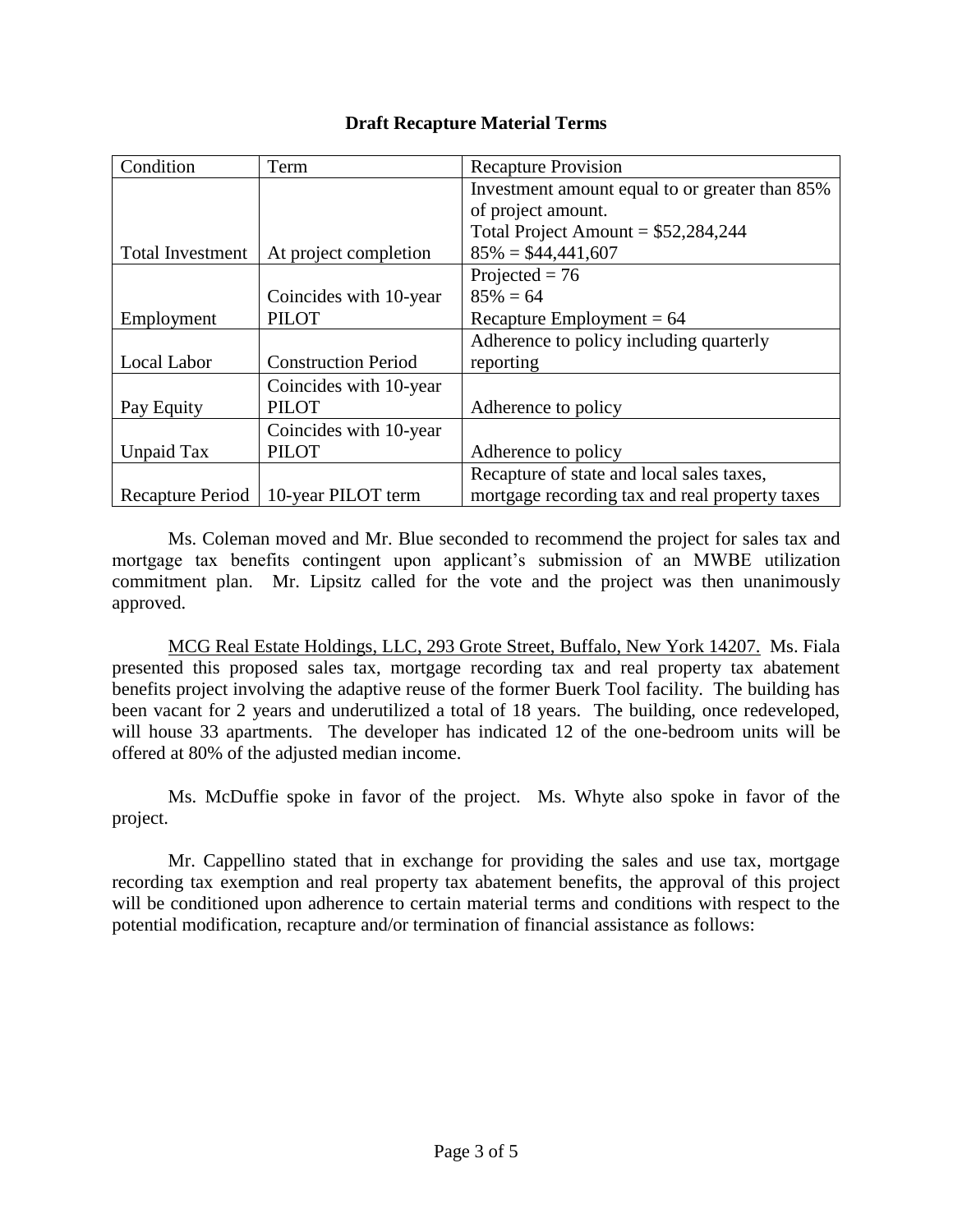# **Draft Recapture Material Terms**

| Condition               | Term                       | <b>Recapture Provision</b>                     |
|-------------------------|----------------------------|------------------------------------------------|
|                         |                            | Investment amount equal to or greater than 85% |
|                         |                            | of project amount.                             |
|                         |                            | Total Project Amount = $$8,258,268$            |
| <b>Total Investment</b> | At project completion      | $85\% = $7,019,527$                            |
|                         |                            | Create 85% of Projected                        |
|                         |                            | Projected $= 1$ PT                             |
|                         | Coincides with 10-year     | $85\% = 1 PT$                                  |
| Employment              | <b>PILOT</b>               | Recapture Employment $= 1$ PT                  |
|                         |                            | Adherence to policy including quarterly        |
| Local Labor             | <b>Construction Period</b> | reporting                                      |
|                         | Coincides with 10-year     |                                                |
| Pay Equity              | PILOT                      | Adherence to policy                            |
|                         | Coincides with 10-year     |                                                |
| Unpaid Tax              | <b>PILOT</b>               | Adherence to policy                            |
|                         | Coincides with 10-year     | Recapture of state and local sales taxes,      |
| Recapture Period        | <b>PILOT</b>               | mortgage recording tax and real property taxes |

Ms. McDuffie moved and Ms. Whyte seconded to recommend the project as proposed be forwarded to the members of the ECIDA for approval. Mr. Lipsitz called for the vote and the project was then unanimously approved.

At this point in time, Ms. Baskin left the meeting.

# **LOCAL LABOR WAIVER STEEL WINDS, LLC**

Mr. Cappellino reviewed the Company's request for a waiver from the Agency's local labor policy with respect to use of local labor and presented the results of the analysis of the request as submitted by the Agency's consultant, Loewke Brill Consulting Group, Inc. General discussion ensued.

Mr. Lipsitz asked for a motion to recommend to the Board that the waiver request be granted provided the Company agrees to facilitate the training and certification of local workers with respect to the project's manufacturing vendor's required vendor training.

Ms. McDuffie moved and Mr. Nellis seconded to recommend the approval of a waiver to the local labor policy. Mr. Lipsitz called for the vote and the waiver was then unanimously approved.

## **SOLAR PILOTS**

Mr. Cappellino reviewed recent amendments to the New York IDA Act and the New York Real Property Tax Law that encourage renewable energy project establishment and encourage IDAs to facilitate private investment and establishment of renewable energy system